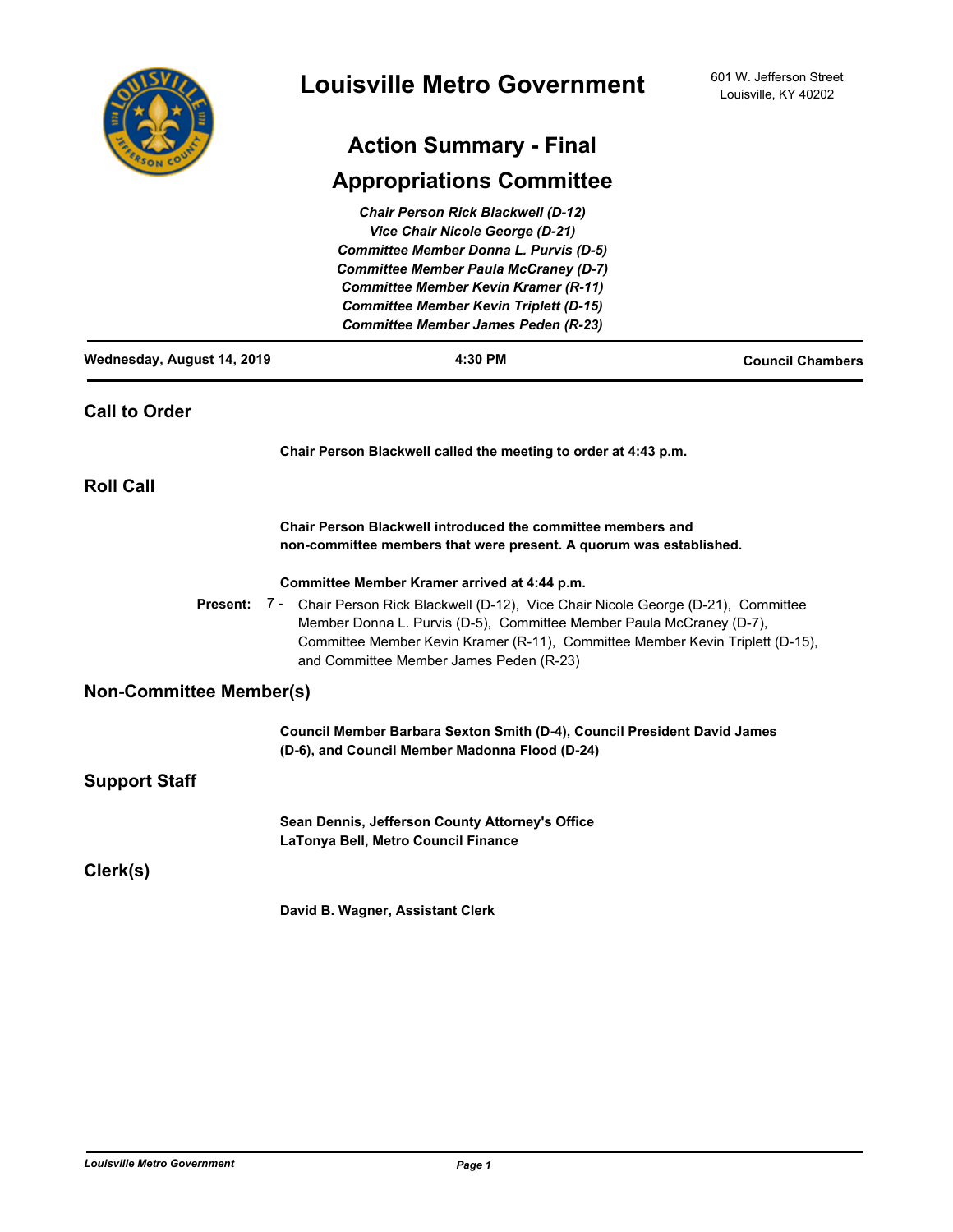### **Pending Legislation**

### **1.** [CIF081419PW24](http://louisville.legistar.com/gateway.aspx?m=l&id=/matter.aspx?key=50900)

**APPROPRIATING \$10,650 FROM DISTRICT 24 CAPITAL INFRASTRUCTURE FUNDS TO PUBLIC WORKS FOR INSTALLATION OF FIVE SPEED HUMPS AND TWO SIGNS ON LIPPS LN.**

*Sponsors:*Primary Madonna Flood (D-24)

*Attachments:* [CIF081419PW24.pdf](http://louisville.legistar.com/gateway.aspx?M=F&ID=74e1f57d-6047-4532-a6ad-93f2f8042d87.pdf)

**A motion was made by Committee Member Triplett, seconded by Committee Member McCraney, that this Capital Infrastructure Fund be approved.**

**Council Member Flood spoke to the item.**

**The motion carried by a voice vote and the Capital Infrastructure Fund was approved.**

### **2.** [O-254-19](http://louisville.legistar.com/gateway.aspx?m=l&id=/matter.aspx?key=50802)

**AN ORDINANCE APPROPRIATING \$30,000 FROM DISTRICT 1 NEIGHBORHOOD DEVELOPMENT FUNDS, THROUGH DEVELOP LOUISVILLE, TO THE METRO HOUSING RESOURCE CENTER FOR EMERGENCY HOME REPAIRS OF LOW-INCOME RESIDENTS IN DISTRICT 1.**

*Sponsors:*Primary Jessica Green (D-1)

Attachments: O-254-19 V.1 080819 NDF from D1 to Metro Housing Resource Center for Emergency Home Repairs.pdf [O-254-19 MHRC as of 082619.pdf](http://louisville.legistar.com/gateway.aspx?M=F&ID=9e97095e-7c55-432d-9ea2-8751c79cad0a.pdf)

> **A motion was made by Vice Chair George, seconded by Committee Member McCraney, that this Ordinance be recommended for approval.**

**Charles Weathers, District 1 Legislative Assistant, spoke to the item.**

**The motion carried by the following vote and the Ordinance was sent to the Consent Calendar:**

- **Yes:** 6 Blackwell, George, Purvis, McCraney, Triplett, and Peden
- **Absent:** 1 Kramer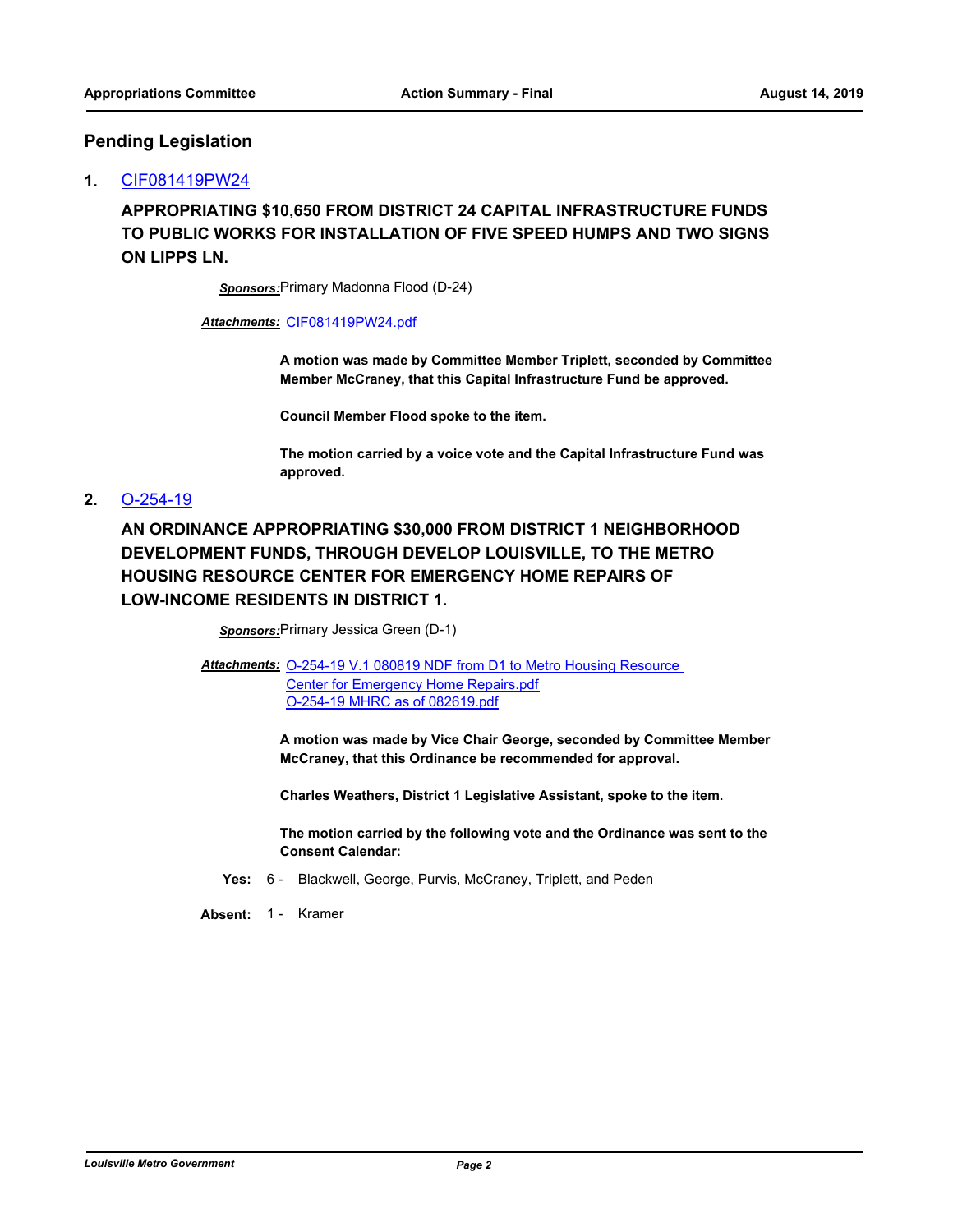**APPROPRIATING \$2,500 FROM DISTRICT 3 CAPITAL INFRASTRUCTURE FUNDS TO PUBLIC WORKS FOR INSTALLATION OF A HISTORICAL MARKER IN ALGONQUIN PARK COMMEMORATING THE 50TH ANNIVERSARY OF THE DIRT BOWL BASKETBALL TOURNAMENT.**

*Sponsors:*Primary Keisha Dorsey (D-3)

*Attachments:* [CIF081419PW03.pdf](http://louisville.legistar.com/gateway.aspx?M=F&ID=3a0c6277-fb97-42e0-99db-901721acfbb5.pdf)

**A motion was made by Committee Member Peden, seconded by Vice Chair George, that this Capital Infrastructure Fund be approved. The motion carried by a voice vote and the Capital Infrastructure Fund was approved.**

### **4.** [CIF081419PW04A](http://louisville.legistar.com/gateway.aspx?m=l&id=/matter.aspx?key=50905)

**APPROPRIATING \$6,550 FROM DISTRICT 4 CAPITAL INFRASTRUCTURE FUNDS TO PUBLIC WORKS FOR INSTALLATION OF THREE SPEED HUMPS AND TWO SIGNS ON S. CLAY ST.**

*Sponsors:*Primary Barbara Sexton Smith (D-4)

#### *Attachments:* [CIF081419PW04A as of 081319.pdf](http://louisville.legistar.com/gateway.aspx?M=F&ID=fc495aef-4a10-42cc-b1f9-f6a56d69a597.pdf)

**A motion was made by Committee Member Peden, seconded by Vice Chair George, that this Capital Infrastructure Fund be approved.**

**Council Member Sexton Smith spoke to the item.**

**The motion carried by a voice vote and the Capital Infrastructure Fund was approved.**

### **5.** [CIF081419PW04B](http://louisville.legistar.com/gateway.aspx?m=l&id=/matter.aspx?key=50901)

**APPROPRIATING \$1,642 FROM DISTRICT 4 CAPITAL INFRASTRUCTURE FUNDS TO PUBLIC WORKS FOR THE PRINTING AND INSTALLATION OF LOCK, TAKE, AND HIDE SIGNS.**

*Sponsors:*Primary Barbara Sexton Smith (D-4)

*Attachments:* [CIF081419PW04B as of 081319.pdf](http://louisville.legistar.com/gateway.aspx?M=F&ID=df142fcb-f7c3-4945-a894-a056c939e185.pdf)

**A motion was made by Committee Member Peden, seconded by Vice Chair George, that this Capital Infrastructure Fund be approved.**

**Council Member Sexton Smith and Officer Robert Oliver, Louisville Metro Police Department, spoke to the item.**

**The motion carried by a voice vote and the Capital Infrastructure Fund was approved.**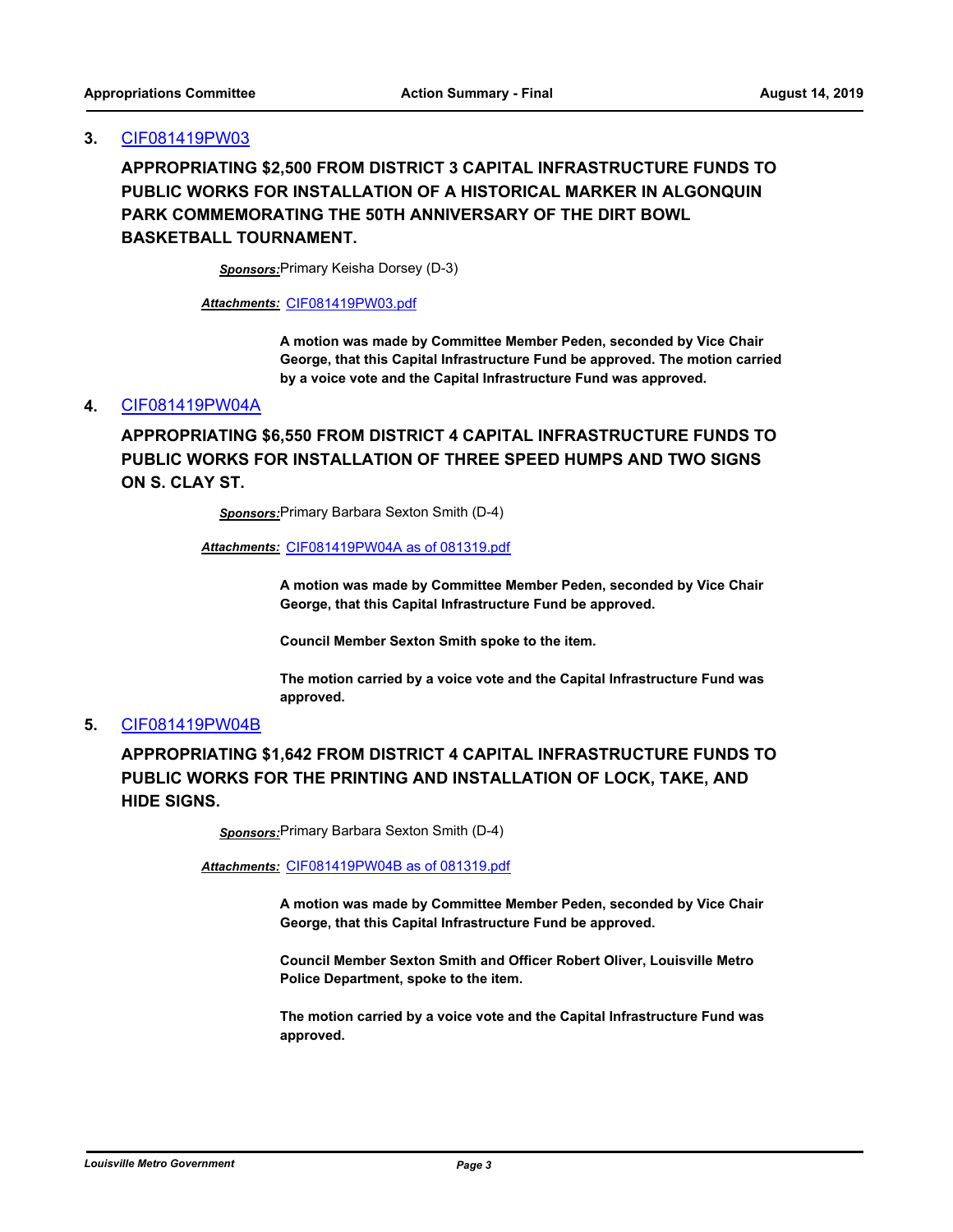### **6.** [CIF081419PW04C](http://louisville.legistar.com/gateway.aspx?m=l&id=/matter.aspx?key=50736)

**APPROPRIATING \$4,000 FROM DISTRICT 4 CAPITAL INFRASTRUCTURE FUNDS TO PUBLIC WORKS FOR INFRASTRUCTURE NEAR CENTRAL HIGH SCHOOL TO INCLUDE CURB EXTENSTIONS, A HIGH VISABILITY CROSSWALK, AND YIELD TO PEDESTRIAN SIGNS.**

*Sponsors:*Primary Barbara Sexton Smith (D-4)

#### *Attachments:* [CIF081419PW04C.pdf](http://louisville.legistar.com/gateway.aspx?M=F&ID=a39b33a7-43ae-4a53-a4b6-cf4ea000329c.pdf)

**A motion was made by Committee Member Triplett, seconded by Vice Chair George, that this Capital Infrastructure Fund be approved.**

**Council Member Sexton Smith spoke to the item.**

**The motion carried by a voice vote and the Capital Infrastructure Fund was approved.**

### **7.** [NDF081419MOLO](http://louisville.legistar.com/gateway.aspx?m=l&id=/matter.aspx?key=50737)

# **APPROPRIATING \$4,999 FROM DISTRICT 4 NEIGHBORHOOD DEVELOPMENT FUNDS, THROUGH THE OFFICE OF MANAGEMENT AND BUDGET, TO MOLO VILLAGE CDC FOR 2019 MOLO FESTIVAL.**

*Sponsors:*Primary Barbara Sexton Smith (D-4)

*Attachments:* [NDF081419MOLO as of 081419.pdf](http://louisville.legistar.com/gateway.aspx?M=F&ID=a28b93eb-4479-4cbd-8fe7-fe70e93502d0.pdf)

**A motion was made by Committee Member McCraney, seconded by Committee Member Triplett, that this Neighborhood Development Fund be approved.**

**Council Member Sexton Smith spoke to the item.**

**The motion carried by a voice vote and the Neighborhood Development Fund was approved.**

#### **8.** [NDF081419OLNC](http://louisville.legistar.com/gateway.aspx?m=l&id=/matter.aspx?key=50724)

**APPROPRIATING \$2,500 FROM DISTRICT 6 NEIGHBORHOOD DEVELOPMENT FUNDS, THROUGH THE OFFICE OF MANAGEMENT AND BUDGET, TO OLD LOUISVILLE NEIGHBORHOOD COUNCIL FOR OLD LOUISVILLE LIVE.**

*Sponsors:*Primary David James (D-6)

#### *Attachments:* [NDF081419OLNC as of 081319.pdf](http://louisville.legistar.com/gateway.aspx?M=F&ID=74706e2a-a89b-4649-a7ac-d388c86d994b.pdf)

**A motion was made by Committee Member Triplett, seconded by Committee Member McCraney, that this Neighborhood Development Fund be approved.**

**Council President James spoke to the item.**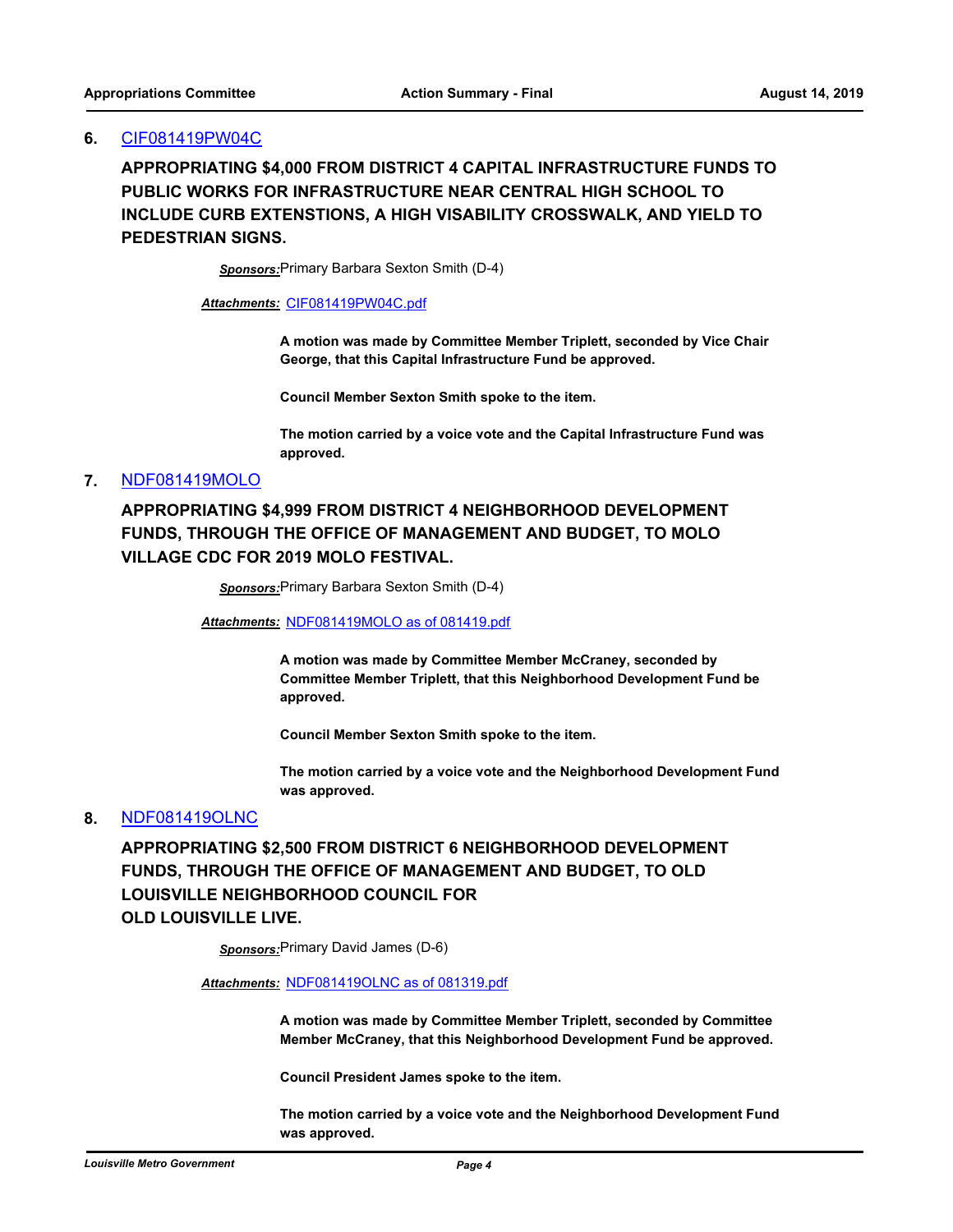### **9.** [NDF081419ASKC](http://louisville.legistar.com/gateway.aspx?m=l&id=/matter.aspx?key=50816)

# **APPROPRIATING \$3,000 FROM DISTRICT 6 NEIGHBORHOOD DEVELOPMENT FUNDS, THROUGH THE OFFICE OF MANAGEMENT AND BUDGET, TO THE ARTHUR S. KLING CENTER, INC. FOR SENIOR CENTER FACILITY REPAIRS AND UTILITIES.**

*Sponsors:*Primary David James (D-6)

*Attachments:* [NDF081419ASKC.pdf](http://louisville.legistar.com/gateway.aspx?M=F&ID=e1778906-2a15-44a2-89af-8d96fed3ca7c.pdf)

**This item was held in committee.**

### **10.** [NDF081419GGA](http://louisville.legistar.com/gateway.aspx?m=l&id=/matter.aspx?key=50818)

# **APPROPRIATING \$5,000 FROM DISTRICT 6 NEIGHBORHOOD DEVELOPMENT FUNDS, THROUGH THE OFFICE OF MANAGEMENT AND BUDGET, TO GARVIN GATE ASSOCIATION FOR GARVIN GATE BLUES FESTIVAL.**

*Sponsors:*Primary David James (D-6)

*Attachments:* [NDF081419GGA as of 082119.pdf](http://louisville.legistar.com/gateway.aspx?M=F&ID=9f98ea1a-b5db-47d4-8aea-25fb0fac5723.pdf)

**This item was held in committee.**

### **11.** [NDF081419SJCHF](http://louisville.legistar.com/gateway.aspx?m=l&id=/matter.aspx?key=50821)

# **APPROPRIATING \$1,000 FROM DISTRICT 6 NEIGHBORHOOD DEVELOPMENT FUNDS, THROUGH THE OFFICE OF MANAGEMENT AND BUDGET, TO ST. JAMES COURT HISTORIC FOUNDATION, INC. FOR LOUISVILLE ON THE LAWN.**

*Sponsors:*Primary David James (D-6)

*Attachments:* [NDF081419SJCHF as of 081319.pdf](http://louisville.legistar.com/gateway.aspx?M=F&ID=32951202-1285-4eb2-9834-ed12d85e84c7.pdf)

**A motion was made by Committee Member Triplett, seconded by Committee Member McCraney, that this Neighborhood Development Fund be approved.**

**Council President James spoke to the item.**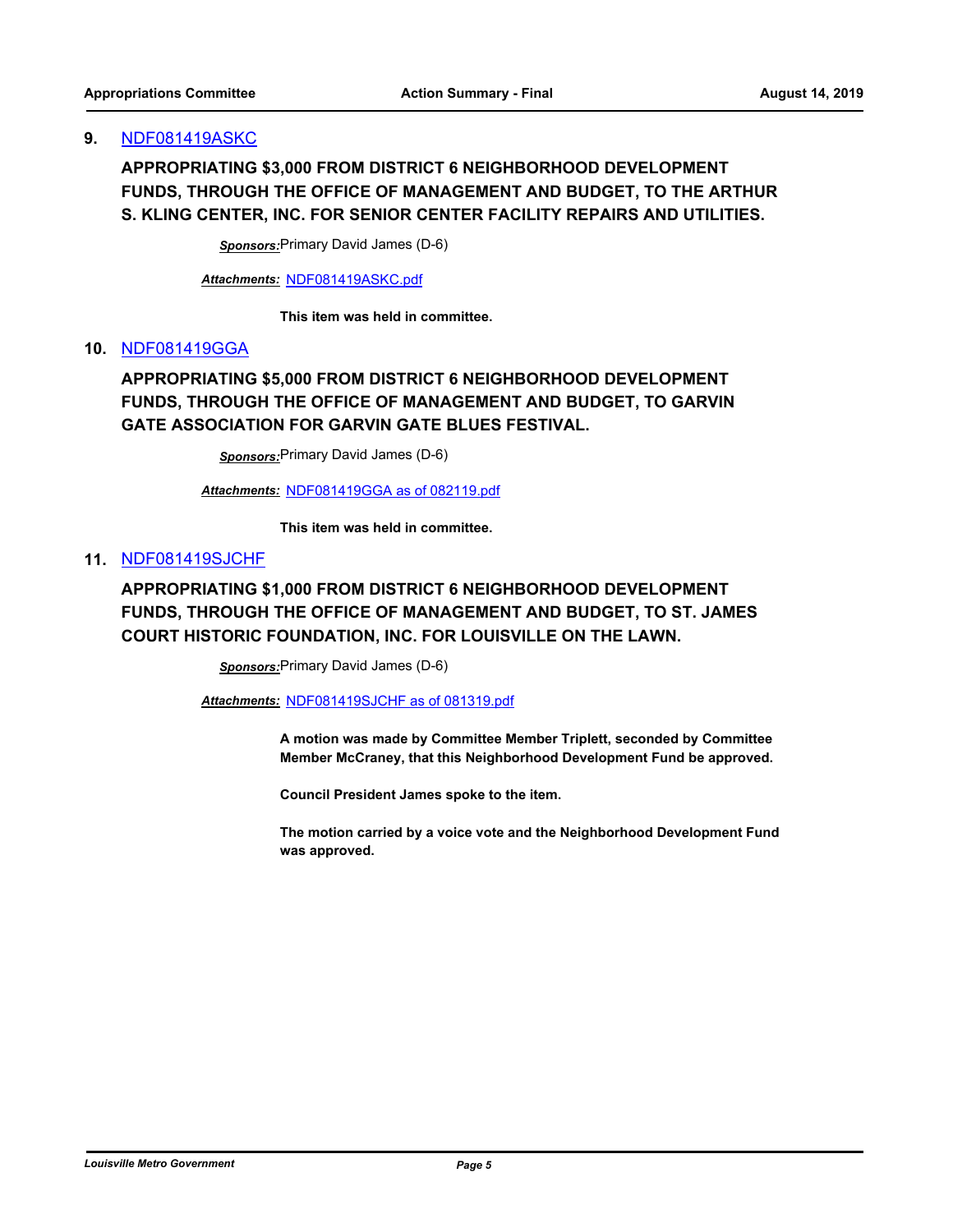# **APPROPRIATING \$188 FROM DISTRICT 6 CAPITAL INFRASTRUCTURE FUNDS TO PUBLIC WORKS FOR AN HONORARY STREET SIGN TO BE PLACED AT THE CORNER OF 28TH ST. AND BROADWAY FOR DR. MICHAEL PRIESTER.**

*Sponsors:*Primary David James (D-6)

*Attachments:* [CIF081419PW06 as of 081419.pdf](http://louisville.legistar.com/gateway.aspx?M=F&ID=ac0bbed2-c5d0-4a6c-af78-c7e64fe9bce3.pdf)

**A motion was made by Committee Member Triplett, seconded by Vice Chair George, that this Capital Infrastructure Fund be approved.**

**Council President James spoke to the item.**

**The motion carried by a voice vote and the Capital Infrastructure Fund was approved.**

### **13.** [NDF073119FLC](http://louisville.legistar.com/gateway.aspx?m=l&id=/matter.aspx?key=50727)

# **APPROPRIATING \$4,500 FROM DISTRICT 6 NEIGHBORHOOD DEVELOPMENT FUNDS, THROUGH THE OFFICE OF MANAGEMENT AND BUDGET, TO FAMILY LIFE CENTER, INC. FOR MASTERCLASS SUMMER ENRICHMENT PROGRAM.**

*Sponsors:*Primary David James (D-6)

*Attachments:* [NDF073119FLC as of 080519.pdf](http://louisville.legistar.com/gateway.aspx?M=F&ID=c0a05b36-8bed-471e-b97e-6cd6fb54a78b.pdf)

**A motion was made by Committee Member McCraney, seconded by Committee Member Triplett, that this Neighborhood Development Fund be approved.**

**Council President James spoke to the item.**

**The motion carried by a voice vote and the Neighborhood Development Fund was approved.**

### **14.** [CIF061919PW06](http://louisville.legistar.com/gateway.aspx?m=l&id=/matter.aspx?key=50350)

**APPROPRIATING \$50,000 FROM DISTRICT 6 CAPITAL INFRASTRUCTURE FUNDS TO PUBLIC WORKS FOR INSTALLATION OF SIDEWALKS IN SELECTED DISTRICT 6 AREAS AS VOTED ON BY CONSTITUENTS AS PART OF PARTICIPATORY BUDGETING.**

*Sponsors:*Primary David James (D-6)

#### *Attachments:* [CIF061919PW06 as of 081419.pdf](http://louisville.legistar.com/gateway.aspx?M=F&ID=ffaa4f26-8bc8-405d-bec6-0f9f90d1a59c.pdf)

**A motion was made by Committee Member Triplett, seconded by Committee Member McCraney, that this Capital Infrastructure Fund be approved.**

**Council President James spoke to the item.**

**The motion carried by a voice vote and the Capital Infrastructure Fund was approved.**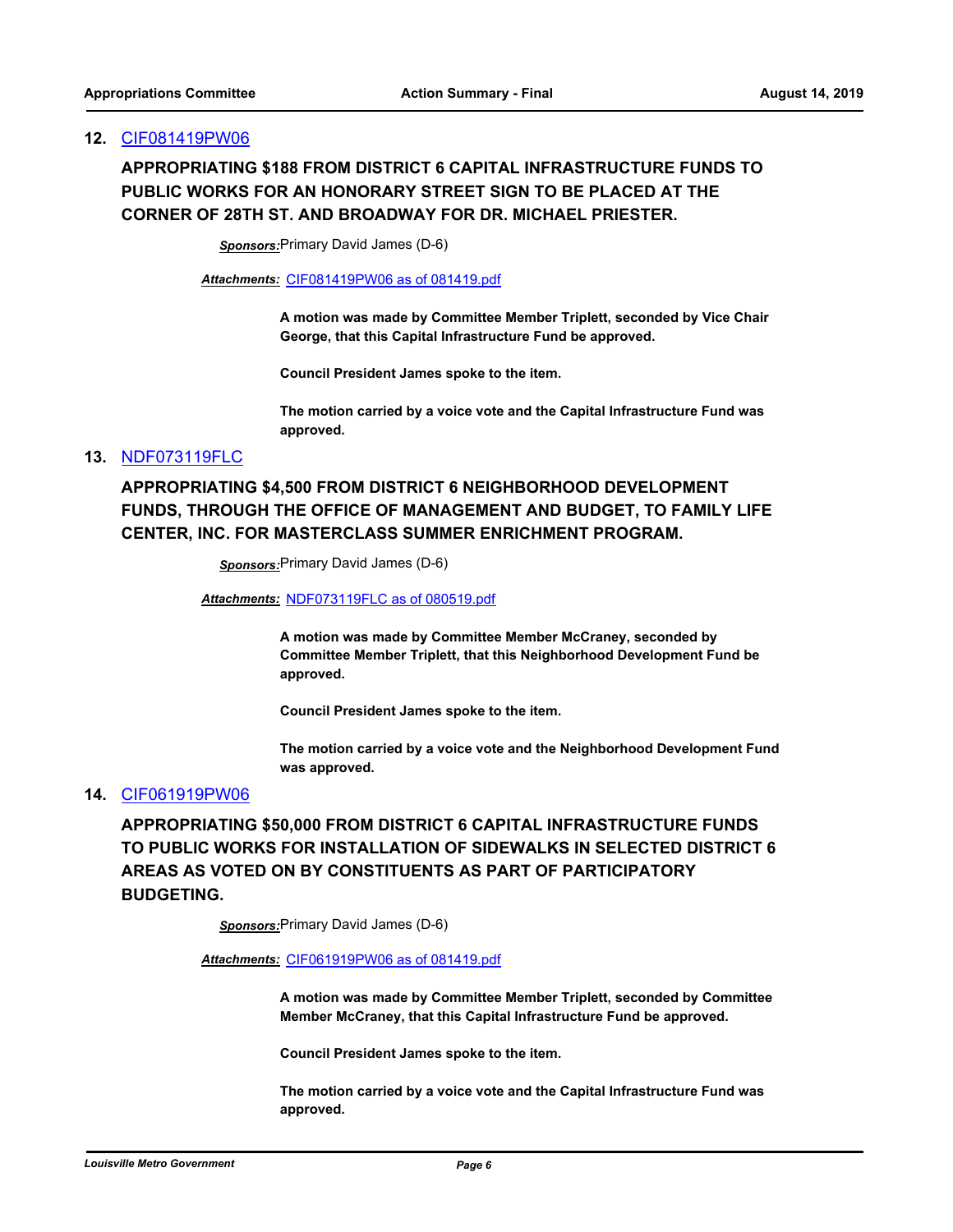### **15.** [O-257-19](http://louisville.legistar.com/gateway.aspx?m=l&id=/matter.aspx?key=50820)

**AN ORDINANCE APPROPRIATING \$7,000 FROM DISTRICT 6 NEIGHBORHOOD DEVELOPMENT FUNDS, THROUGH THE OFFICE OF MANAGEMENT AND BUDGET, TO THE FIRST GETHSEMANE CENTER FOR FAMILY DEVELOPMENT, INC. FOR EXPENSES ASSOCIATED WITH OPERATING ITS YOUTH PROGRAMS.**

*Sponsors:*Primary David James (D-6)

Attachments: O-257-19 V.1 080819 NDF from D6 to The First Gethsemane Center for Family Development.pdf [O-257-19 FGCFD as of 082419.pdf](http://louisville.legistar.com/gateway.aspx?M=F&ID=dc690e15-543d-4f99-9209-2c41b08618f3.pdf)

**This item was held in committee.**

### **16.** [O-258-19](http://louisville.legistar.com/gateway.aspx?m=l&id=/matter.aspx?key=50815)

# **AN ORDINANCE APPROPRIATING \$10,000 IN DISTRICT 6 NEIGHBORHOOD DEVELOPMENT FUNDS TO THE METRO PARKS DEPARTMENT FOR EXPENSES PERTAINING TO METRO PARK SERVICES AND ACTIVITIES IN DISTRICT 6.**

*Sponsors:*Primary David James (D-6)

Attachments: O-258-19 V.1 080819 NDF from D6 to Metro Parks for Services and Activities.pdf [O-258-19 MP as of 081319.pdf](http://louisville.legistar.com/gateway.aspx?M=F&ID=fb34b5cf-ab6a-4c14-aded-d32c607a4d6f.pdf)

> **A motion was made by Committee Member Triplett, seconded by Vice Chair George, that this Ordinance be recommended for approval.**

**Council President James spoke to the item.**

**The motion carried by the following vote and the Ordinance was sent to the Consent Calendar:**

**Yes:** 7 - Blackwell, George, Purvis, McCraney, Kramer, Triplett, and Peden

### **17.** [NDF081419HCG](http://louisville.legistar.com/gateway.aspx?m=l&id=/matter.aspx?key=50798)

**APPROPRIATING \$1,500 FROM DISTRICT 8 NEIGHBORHOOD DEVELOPMENT FUNDS, THROUGH THE OFFICE OF MANAGEMENT AND BUDGET, TO HIGHLAND COMMERCE GUILD, INC. FOR EXPENSES RELATED TO 2019 BARDSTOWN ROAD AGLOW.**

*Sponsors:*Primary Brandon Coan (D-8)

#### *Attachments:* [NDF081419HCG as of 081419.pdf](http://louisville.legistar.com/gateway.aspx?M=F&ID=d2cb348d-2cc5-471f-b046-51b7aa197951.pdf)

**A motion was made by Committee Member Triplett, seconded by Committee Member McCraney, that this Neighborhood Development Fund be approved.**

**Jasmine Weatherby, District 8 Legislative Assistant, spoke to the item.**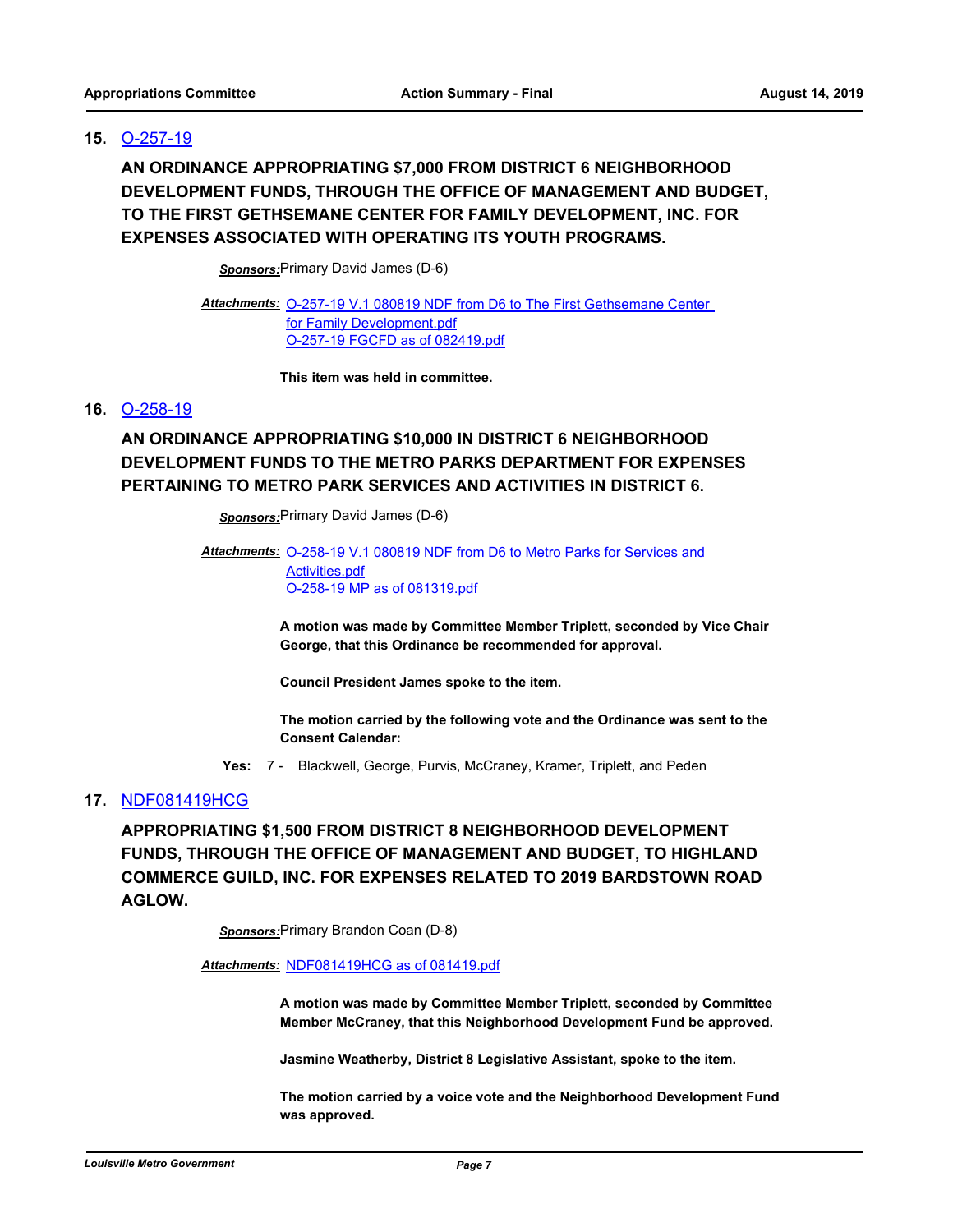## **APPROPRIATING \$4,500 FROM DISTRICT 8 CAPITAL INFRASTRUCTURE FUNDS TO PUBLIC WORKS FOR INSTALLATION OF TWO SPEED HUMPS AND SIGNS ON LAKESIDE DRIVE.**

*Sponsors:*Primary Brandon Coan (D-8)

*Attachments:* [CIF081419PW08.pdf](http://louisville.legistar.com/gateway.aspx?M=F&ID=089e9929-d523-47b3-a077-0ef876944fac.pdf)

**A motion was made by Committee Member Triplett, seconded by Vice Chair George, that this Capital Infrastructure Fund be approved.**

**Jasmine Weatherby, District 8 Legislative Assistant, spoke to the item.**

**The motion carried by a voice vote and the Capital Infrastructure Fund was approved.**

### **19.** [O-252-19](http://louisville.legistar.com/gateway.aspx?m=l&id=/matter.aspx?key=50797)

**AN ORDINANCE APPROPRIATING \$30,000 FROM DISTRICT 8 NEIGHBORHOOD DEVELOPMENT FUNDS THROUGH THE OFFICE OF MANAGEMENT AND BUDGET, TO DEVELOP LOUISVILLE, OFFICE OF ADVANCED PLANNING, FOR EXPENSES RELATED TO DEVELOPING A JOINT NEIGHBORHOOD PLAN FOR BONNYCASTLE AND CHEROKEE TRIANGLE NEIGHBORHOODS.**

*Sponsors:*Primary Brandon Coan (D-8)

Attachments: **O-252-19 V.1 080819 NDF** to Develop Louisville for Joint Bonnycatsel and Cherokee Triangle Neighborhood Plan.pdf [O-252-19 DL.pdf](http://louisville.legistar.com/gateway.aspx?M=F&ID=c000ae10-18ff-4824-ac00-fc0909ab0699.pdf)

> **A motion was made by Committee Member Triplett, seconded by Committee Member Kramer, that this Ordinance be recommended for approval.**

**Jasmine Weatherby, District 8 Legislative Assistant, spoke to the item.**

**The motion carried by the following vote and the Ordinance was sent to the Consent Calendar:**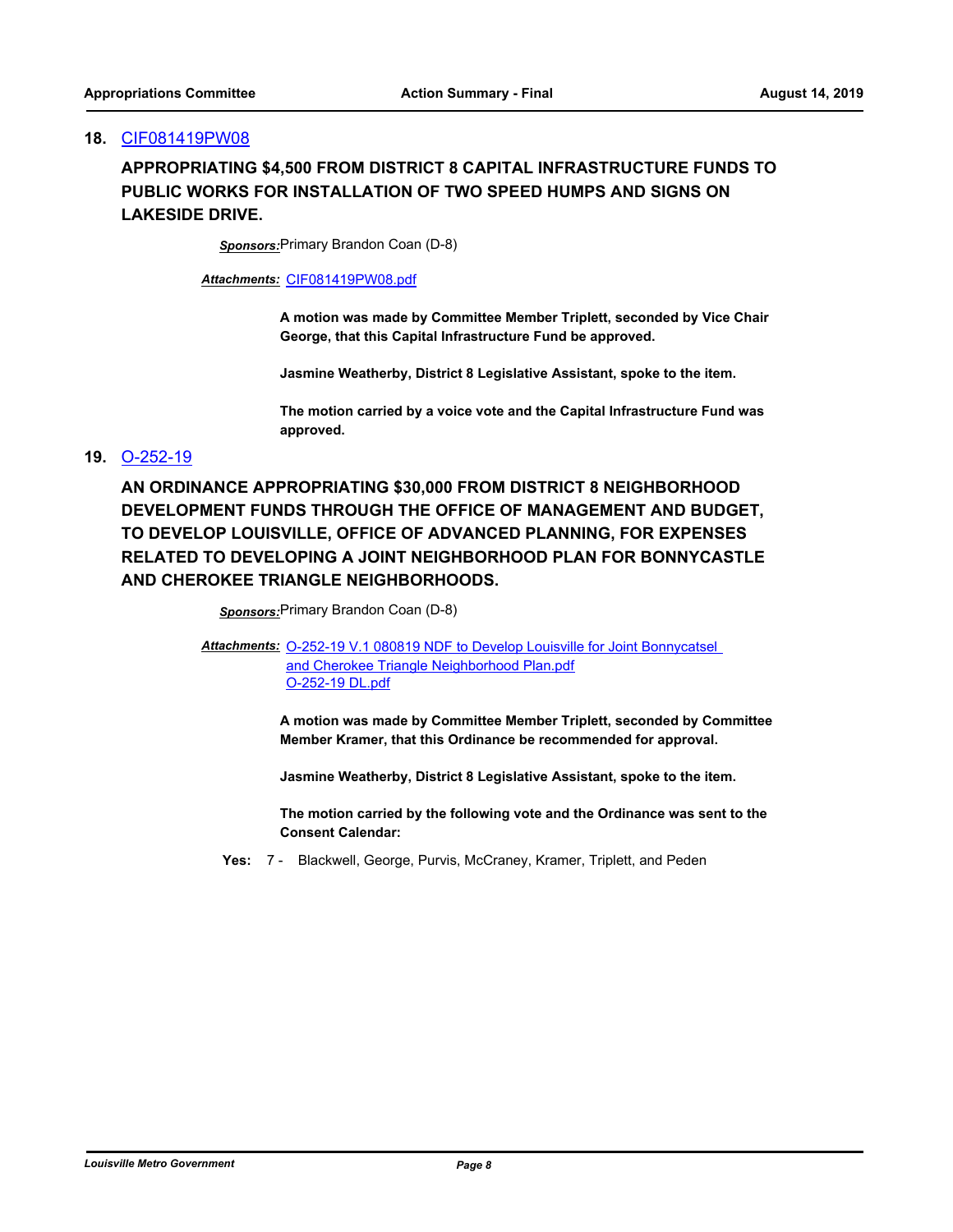### **20.** [O-253-19](http://louisville.legistar.com/gateway.aspx?m=l&id=/matter.aspx?key=50799)

**AN ORDINANCE APPROPRIATING \$17,500 FROM NEIGHBORHOOD DEVELOPMENT FUNDS IN THE FOLLOWING MANNER: \$12,500 FROM DISTRICT 8 AND \$5,000 FROM DISTRICT 9, THROUGH THE OFFICE OF MANAGEMENT AND BUDGET, TO HIGHLAND COMMERCE GUILD, INC. FOR GRAFFITI ABATEMENT.**

*Sponsors:*Primary Brandon Coan (D-8) and Primary Bill Hollander (D-9)

Attachments: O-253-19 V.1 080819 NDF to Highland Commerce Guild for Graffiti Abatement.pdf [O-253-19 HCG as of 081419.pdf](http://louisville.legistar.com/gateway.aspx?M=F&ID=c454ffa1-251b-417e-abc7-06ef893b9743.pdf)

> **A motion was made by Committee Member Triplett, seconded by Committee Member McCraney, that this Ordinance be recommended for approval.**

**Jasmine Weatherby, District 8 Legislative Assistant, spoke to the item.**

**The motion carried by the following vote and the Ordinance was sent to the Consent Calendar:**

**Yes:** 7 - Blackwell, George, Purvis, McCraney, Kramer, Triplett, and Peden

### **21.** [NDF081419GRCPNA1](http://louisville.legistar.com/gateway.aspx?m=l&id=/matter.aspx?key=50904)

**APPROPRIATING \$1,850 FROM DISTRICT 10 NEIGHBORHOOD DEVELOPMENT FUNDS, THROUGH THE OFFICE OF MANAGEMENT AND BUDGET, TO GEORGE ROGERS CLARK PARK NEIGHBORHOOD ASSOCIATION, INC. FOR MOVIE NIGHT IN THE PARK AND MULBERRY HILL FALL FESTIVAL ANNUAL EVENTS.**

*Sponsors:*Primary Pat Mulvihill (D-10)

*Attachments:* [NDF081419GRCPNA1 as of 081319.pdf](http://louisville.legistar.com/gateway.aspx?M=F&ID=b679f0c0-b694-4cb8-89d0-3a3b80bb2637.pdf)

**A motion was made by Committee Member Triplett, seconded by Vice Chair George, that this Neighborhood Development Fund be approved. The motion carried by a voice vote and the Neighborhood Development Fund was approved.**

### **22.** [NDF081419GRCPNA2](http://louisville.legistar.com/gateway.aspx?m=l&id=/matter.aspx?key=50907)

**APPROPRIATING \$650 FROM DISTRICT 10 NEIGHBORHOOD DEVELOPMENT FUNDS, THROUGH THE OFFICE OF MANAGEMENT AND BUDGET, TO GEORGE ROGERS CLARK PARK NEIGHBORHOOD ASSOCIATION, INC. FOR BRUNCH WITH SANTA, EASTER EGG HUNT, AND BAND CONCERT IN THE PARK ANNUAL EVENTS.**

*Sponsors:*Primary Pat Mulvihill (D-10)

*Attachments:* [NDF081419GRCPNA2 as of 081319.pdf](http://louisville.legistar.com/gateway.aspx?M=F&ID=669be034-eb44-4715-b8c8-e6c614d6670c.pdf)

**A motion was made by Committee Member Triplett, seconded by Committee Member Peden, that this Neighborhood Development Fund be approved. The motion carried by a voice vote and the Neighborhood Development Fund was approved.**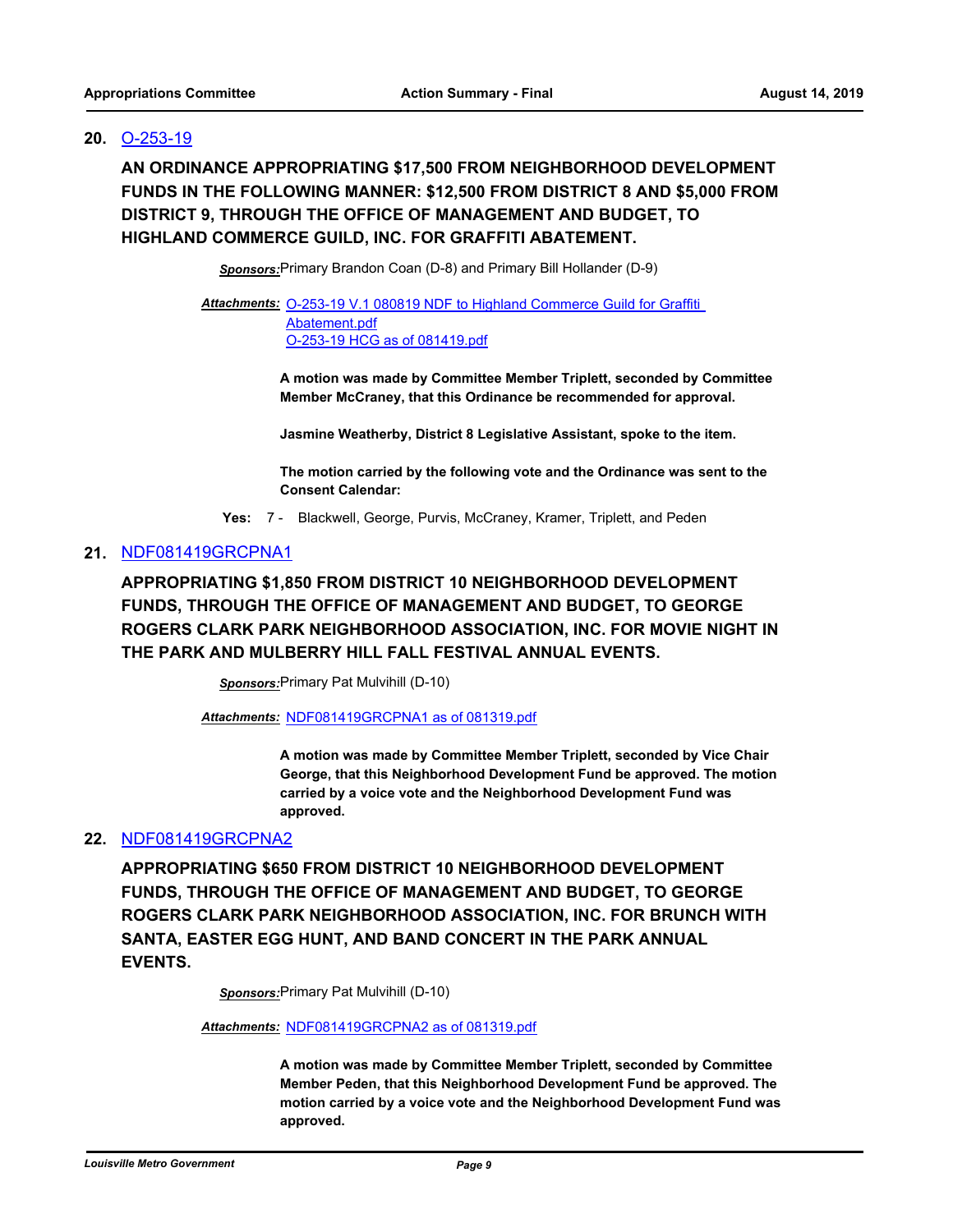# **23.** [O-249-19](http://louisville.legistar.com/gateway.aspx?m=l&id=/matter.aspx?key=50731)

**AN ORDINANCE AMENDING ORDINANCE NO. 081, SERIES 2019, RELATING TO THE FISCAL YEAR 2019-2020 OPERATING BUDGET FOR LOUISVILLE/JEFFERSON COUNTY METRO GOVERNMENT, BY TRANSFERRING \$15,000 FROM COUNCIL DISTRICT 14 NEIGHBORHOOD DEVELOPMENT FUND TO LOUISVILLE METRO PARKS & RECREATION['S DISTRICT 14 PARK ACTIVITIES] FOR COSTS ASSOCIATED WITH THE OPERATION AND MAINTENANCE OF SUN VALLEY POOL (AS AMENDED).**

*Sponsors:*Primary Cindi Fowler (D-14)

Attachments: O-249-19 V.2 CAM 081419 Transfer \$15K from D14 NDF to Metro Parks for Operation of Sun Valley Pool.pdf [O-249-19 V.1 080819 Transfer \\$15K from D14 NDF to Metro Parks](http://louisville.legistar.com/gateway.aspx?M=F&ID=0b6ef73d-f3c1-4137-a8f4-b15656e9dea9.pdf)  D14 Park Activities.pdf [O-249-19 MP.pdf](http://louisville.legistar.com/gateway.aspx?M=F&ID=26a89be2-75f9-444b-adb4-a075c14f3c9b.pdf)

[082219 Additional Documents for O-249-19 - Sun Valley Pool.pdf](http://louisville.legistar.com/gateway.aspx?M=F&ID=35b17941-0215-4c9c-bf53-c1ddb4727fe5.pdf)

**A motion was made by Committee Member Kramer, seconded by Vice Chair George, that this Ordinance be recommended for approval.** 

**Cindy Thieneman, District 14 Legislative Assistant, spoke to the item.**

**A motion was made by Committee Member Peden, seconded by Committee Member Triplett, that this Ordinance be amended as follows:**

**- In the title, strike through "DISTRICT 14 PARK ACTIVITIES" and insert "FOR COSTS ASSOCIATED WITH THE OPERATION AND MAINTENANCE OF SUN VALLEY POOL"**

**The motion to amend carried by a voice vote.**

**LaTonya Bell, Metro Council Finance, spoke to the item.**

**The motion to recommend for approval carried by the following vote and the amended Ordinance was sent to Old Business:**

- **Yes:** 5 Blackwell, George, Purvis, Kramer, and Triplett
- **No:** 2 McCraney, and Peden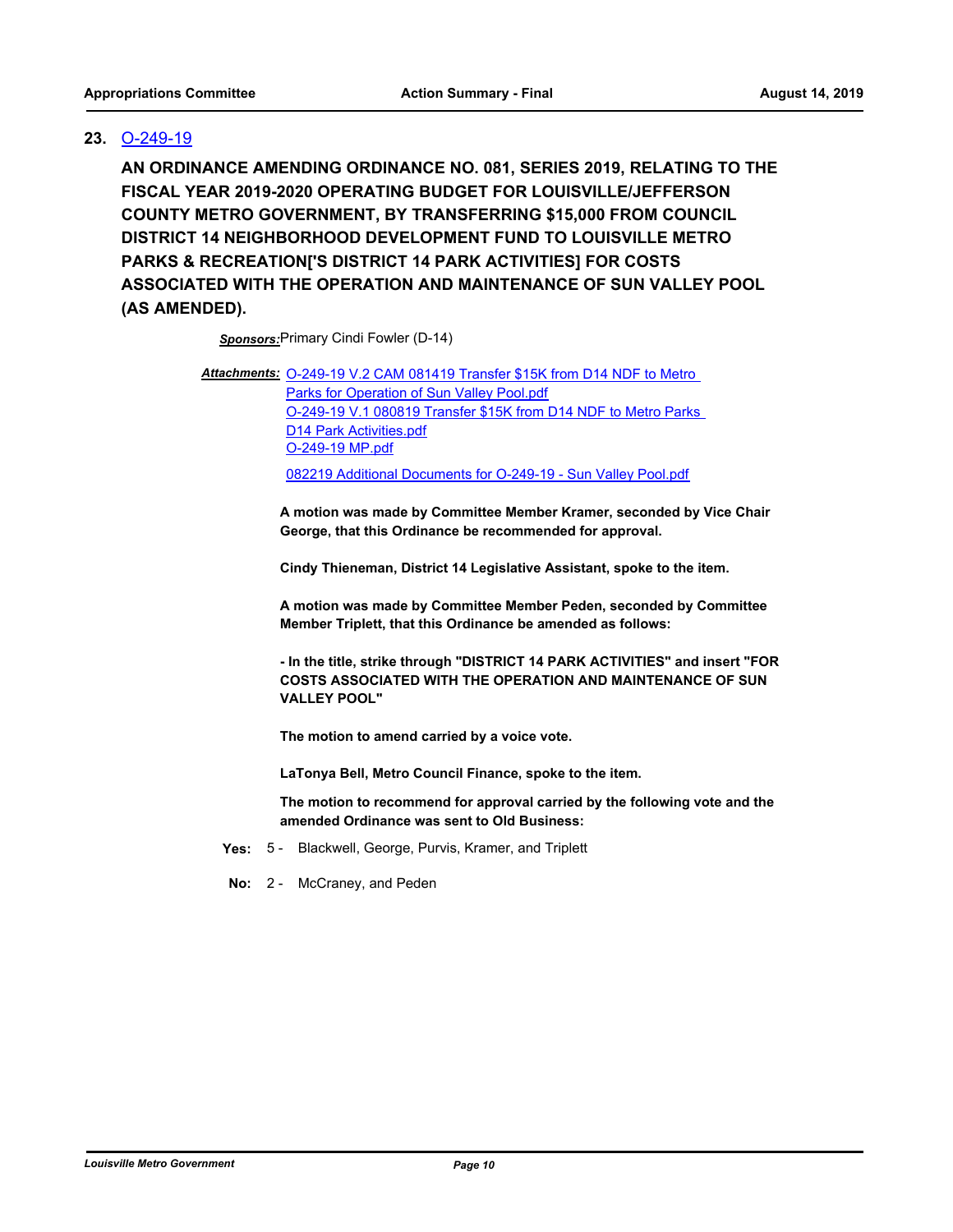### **24.** [NDF081419LMPD](http://louisville.legistar.com/gateway.aspx?m=l&id=/matter.aspx?key=50932)

**APPROPRIATING \$5,000 FROM DISTRICT 26 NEIGHBORHOOD DEVELOPMENT FUNDS, THROUGH THE OFFICE OF MANAGEMENT AND BUDGET, TO THE LOUISVILLE METRO POLICE DEPARTMENT, 6TH DIVISION, FOR ADDITIONAL TRAFFIC PATROLS DURING SCHOOL RUSH HOURS.**

*Sponsors:*Primary Brent Ackerson (D-26)

*Attachments:* [NDF081419LMPD.pdf](http://louisville.legistar.com/gateway.aspx?M=F&ID=eaa76d59-5e6a-4771-9e56-65812b47bded.pdf)

**A motion was made by Committee Member Peden, seconded by Committee Member Triplett, that this Neighborhood Development Fund be approved.**

**Jeff Noble, District 26 Legislative Assistant, spoke to the item.**

**The motion carried by a voice vote and the Neighborhood Development Fund was approved.**

### **25.** [CIF081419PW05](http://louisville.legistar.com/gateway.aspx?m=l&id=/matter.aspx?key=50856)

**APPROPRIATING \$188 FROM DISTRICT 5 CAPITAL INFRASTRUCTURE FUNDS TO PUBLIC WORKS FOR AN HONORARY STREET SIGN TO BE PLACED AT THE SOUTHEAST CORNER OF MUHAMMAD ALI BLVD AND W. 28TH ST. FOR DR. E. E. HEARD.**

*Sponsors:*Primary Donna L. Purvis (D-5)

*Attachments:* [CIF081419PW05.pdf](http://louisville.legistar.com/gateway.aspx?M=F&ID=7cf7bfe2-bfd5-48ad-b096-c64623811811.pdf)

**A motion was made by Committee Member Peden, seconded by Committee Member Triplett, that this Capital Infrastructure Fund be approved.**

**Committee Member Purvis spoke to the item.**

**The motion carried by a voice vote and the Capital Infrastructure Fund was approved.**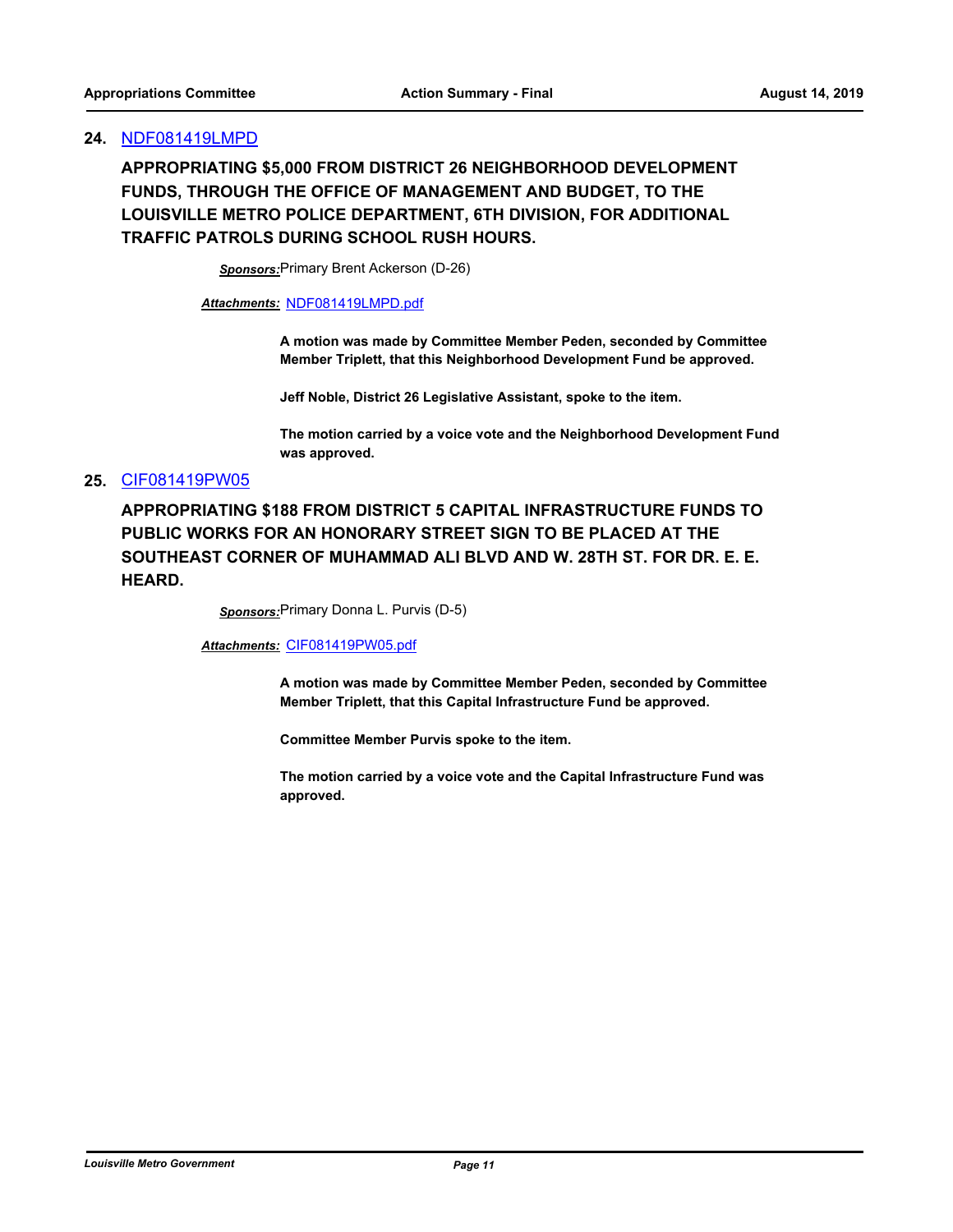### **26.** [CONDF081419PRPFD](http://louisville.legistar.com/gateway.aspx?m=l&id=/matter.aspx?key=50878)

**APPROPRIATING \$1,000 FROM NEIGHBORHOOD DEVELOPMENT FUNDS AS FOLLOWS: \$250 EACH FROM DISTRICTS 12, 13, 14, AND 25, THROUGH THE OFFICE OF MANAGEMENT AND BUDGET, TO PLEASURE RIDGE PARK FIRE DISTRICT FOR SPONSORSHIP OF THE INAUGURAL PRP FIRE 5K RUN/WALK TO BENEFIT THE CRUSADE FOR CHILDREN.**

> *Sponsors:*Primary Rick Blackwell (D-12), Primary Mark H. Fox (D-13), Primary Cindi Fowler (D-14) and Primary David Yates (D-25)

#### *Attachments:* [CONDF081419PRPFD.pdf](http://louisville.legistar.com/gateway.aspx?M=F&ID=c3828c97-585e-45b2-9071-f01135f28ec2.pdf)

**A motion was made by Committee Member Peden, seconded by Committee Member Triplett, that this Neighborhood Development Fund be approved.**

**Chair Person Blackwell spoke to the item.**

**The motion carried by a voice vote and the Neighborhood Development Fund was approved.**

### **27.** [CONDF081419SAM](http://louisville.legistar.com/gateway.aspx?m=l&id=/matter.aspx?key=50879)

**APPROPRIATING \$1,550 FROM NEIGHBORHOOD DEVELOPMENT FUNDS AS FOLLOWS: \$500 EACH FROM DISTRICTS 12 AND 3; \$300 FROM DISTRICT 14; AND \$250 FROM DISTRICT 25, THROUGH THE OFFICE OF MANAGEMENT AND BUDGET, TO SHIVELY AREA MINISTRIES FOR SPONSORSHIP OF SHIVELY AREA MINISTRIES ANNUAL DINNER AND FUNDRAISER TO SUPPORT FINANCIAL ASSISTANCE AND FOOD PANTRY PROGRAMS.**

> *Sponsors:*Primary Rick Blackwell (D-12), Primary Keisha Dorsey (D-3), Primary Cindi Fowler (D-14) and Primary David Yates (D-25)

*Attachments:* [CONDF081419SAM.pdf](http://louisville.legistar.com/gateway.aspx?M=F&ID=f6705afc-e34b-4ee8-978c-5d814e8ba8cd.pdf)

**A motion was made by Committee Member Triplett, seconded by Vice Chair George, that this Neighborhood Development Fund be approved.**

**Chair Person Blackwell spoke to the item.**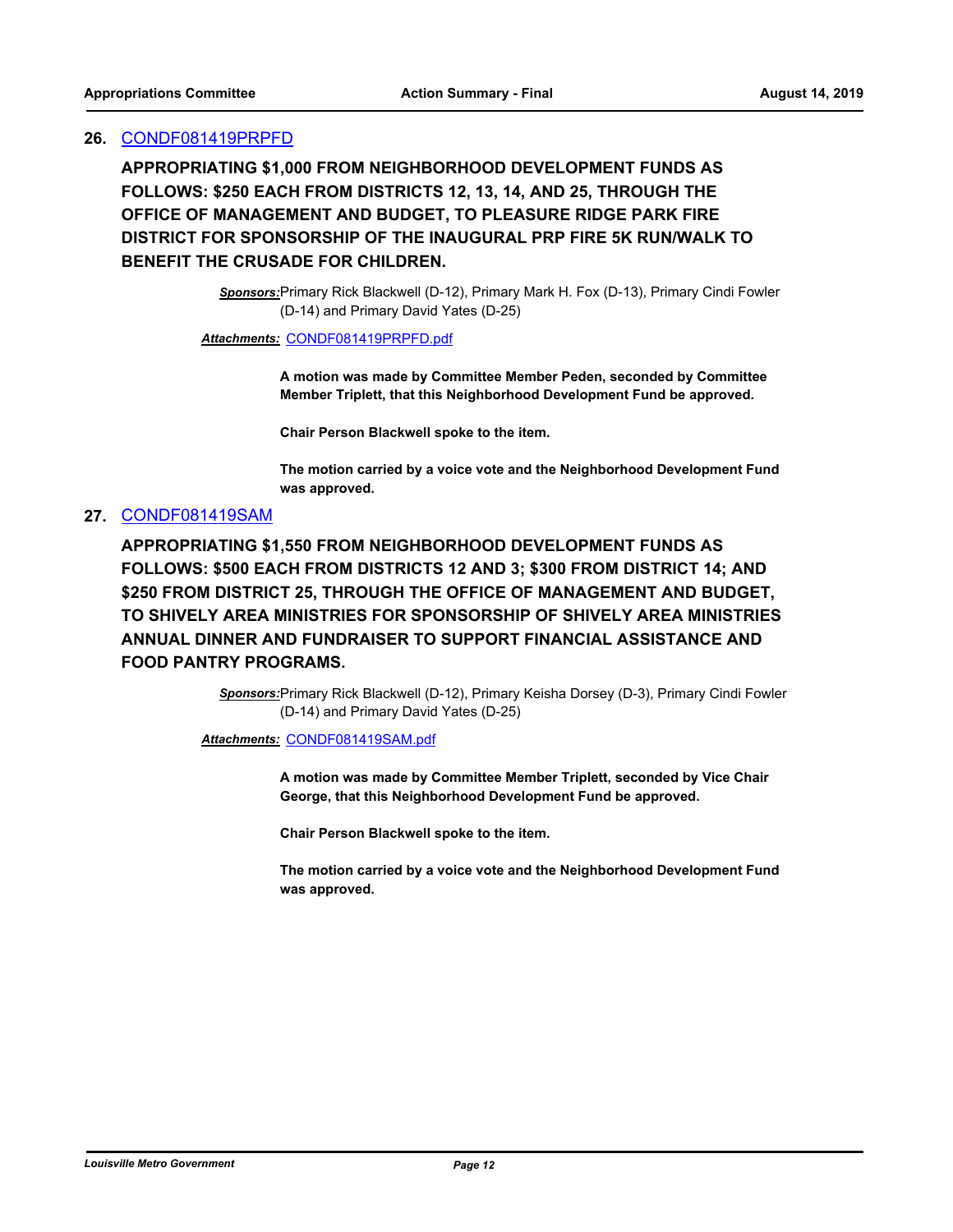# **APPROPRIATING \$3,257 FROM DISTRICT 12 CAPITAL INFRASTRUCTURE FUNDS TO PUBLIC WORKS FOR REPAIR OF SIDEWALK LOCATED AT 2503-2505 LORENE AVENUE.**

*Sponsors:*Primary Rick Blackwell (D-12)

*Attachments:* [CIF081419PW12 as of 081319.pdf](http://louisville.legistar.com/gateway.aspx?M=F&ID=f7c66fb7-1e46-4dc6-b5f3-6388e4f8d759.pdf)

**A motion was made by Committee Member Peden, seconded by Committee Member Triplett, that this Capital Infrastructure Fund be approved.**

**Chair Person Blackwell spoke to the item.**

**The motion carried by a voice vote and the Capital Infrastructure Fund was approved.**

### **29.** [O-255-19](http://louisville.legistar.com/gateway.aspx?m=l&id=/matter.aspx?key=50807)

# **AN ORDINANCE APPROPRIATING \$7,000 FROM DISTRICT 12 NEIGHBORHOOD DEVELOPMENT FUNDS TO BRIGHTSIDE FOR MAINTENANCE OF A "BRIGHTSITE" AT ROSE FARM PARK.**

*Sponsors:*Primary Rick Blackwell (D-12)

#### Attachments: O-255-19 V.1 080819 NDF from D12 to Brightside for a Brightsite at Rose Farm Park.pdf

[O-255-19 BS.pdf](http://louisville.legistar.com/gateway.aspx?M=F&ID=728569b9-00f3-4183-9052-0fb565854740.pdf)

**A motion was made by Committee Member Triplett, seconded by Vice Chair George, that this Ordinance be recommended for approval.**

**Chair Person Blackwell spoke to the item.**

**The motion carried by the following vote and the Ordinance was sent to the Consent Calendar:**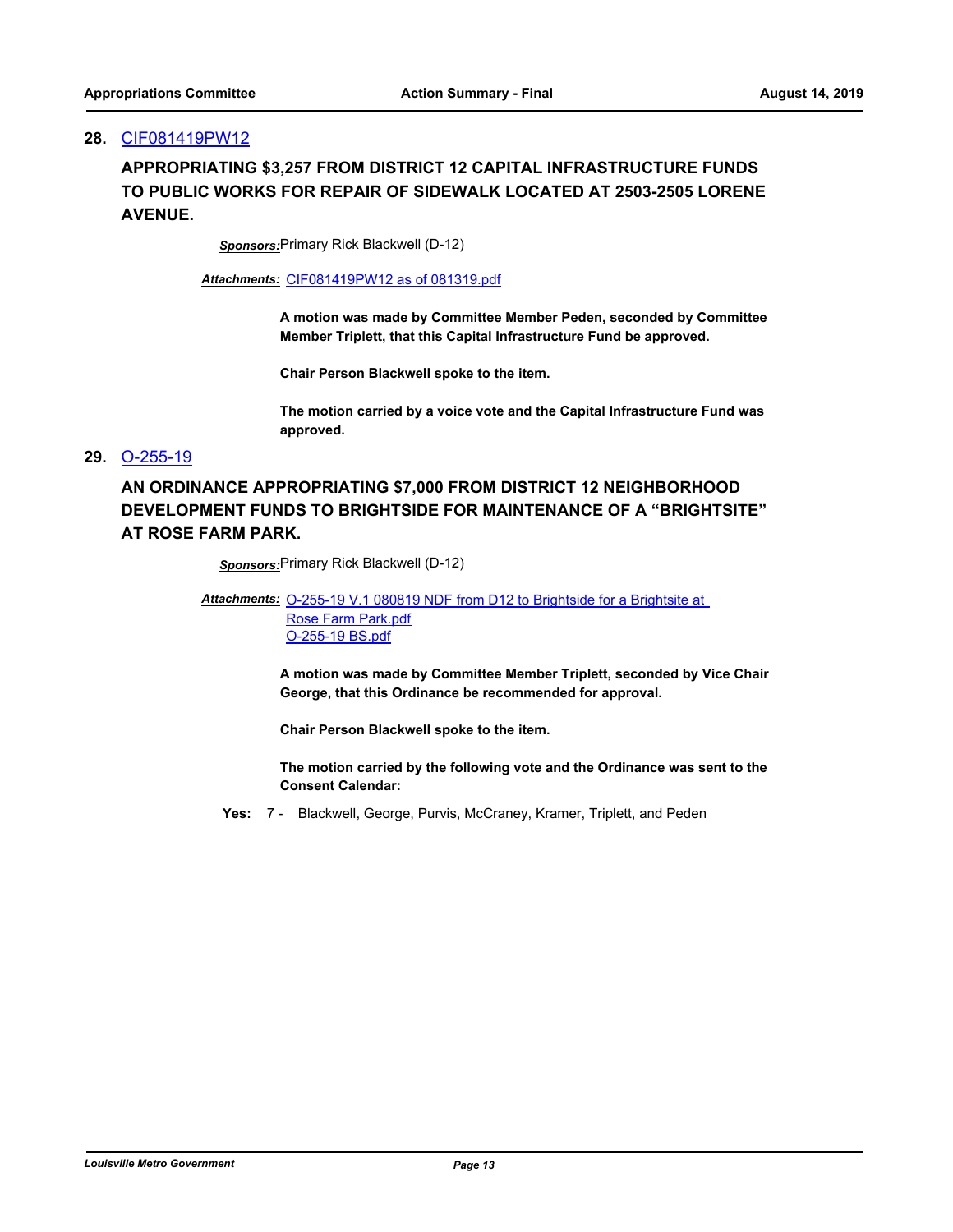### **30.** [O-261-19](http://louisville.legistar.com/gateway.aspx?m=l&id=/matter.aspx?key=50871)

**AN ORDINANCE APPROPRIATING [\$5,950] \$6,450 FROM NEIGHBORHOOD DEVELOPMENT FUNDS IN THE FOLLOWING MANNER: \$1,500 EACH FROM DISTRICTS 12 AND 24; \$1,000 EACH FROM DISTRICTS 2 AND 10; \$500 EACH FROM DISTRICTS 14 AND 15; \$250 FROM DISTRICT 17; AND \$200 FROM DISTRICT 21; THROUGH THE OFFICE OF MANAGEMENT AND BUDGET, TO THE LEUKEMIA & LYMPHOMA SOCIETY, INC. FOR PROGRAM EXPENSES ASSOCIATED WITH "LIGHT THE NIGHT WALK" AND OPERATING EXPENSES (AS AMENDED).**

> *Sponsors:*Primary Rick Blackwell (D-12), Primary Madonna Flood (D-24), Primary Barbara Shanklin (D-2), Primary Pat Mulvihill (D-10), Primary Kevin Triplett (D-15), Primary Markus Winkler (D-17) and Primary Nicole George (D-21)

Attachments: O-261-19 V.2 CAM 081419 NDF to Leukemia & Lymphoma Society

for Light the Night Walk.pdf [O-261-19 V.1 080819 NDF to Leukemia & Lymphoma Society for](http://louisville.legistar.com/gateway.aspx?M=F&ID=173c22c2-2787-47e2-8b02-5f10521fa4df.pdf)  Light the Night Walk.pdf [O-261-19 LLS as of 081319.pdf](http://louisville.legistar.com/gateway.aspx?M=F&ID=2370e3a3-2a23-4881-867f-9dab308696b5.pdf)

**A motion was made by Committee Member Triplett, seconded by Committee Member Peden, that this Ordinance be recommended for approval.**

**Chair Person Blackwell spoke to the item.**

**A motion was made by Chair Person Blackwell, seconded by Vice Chair George, that this Ordinance be amended by adding \$500 from District 14.**

**The motion to amend carried by a voice vote for a new total amount appropriated of \$6,450.**

**The motion to recommend for approval carried by the following vote and the amended Ordinance was sent to Old Business:**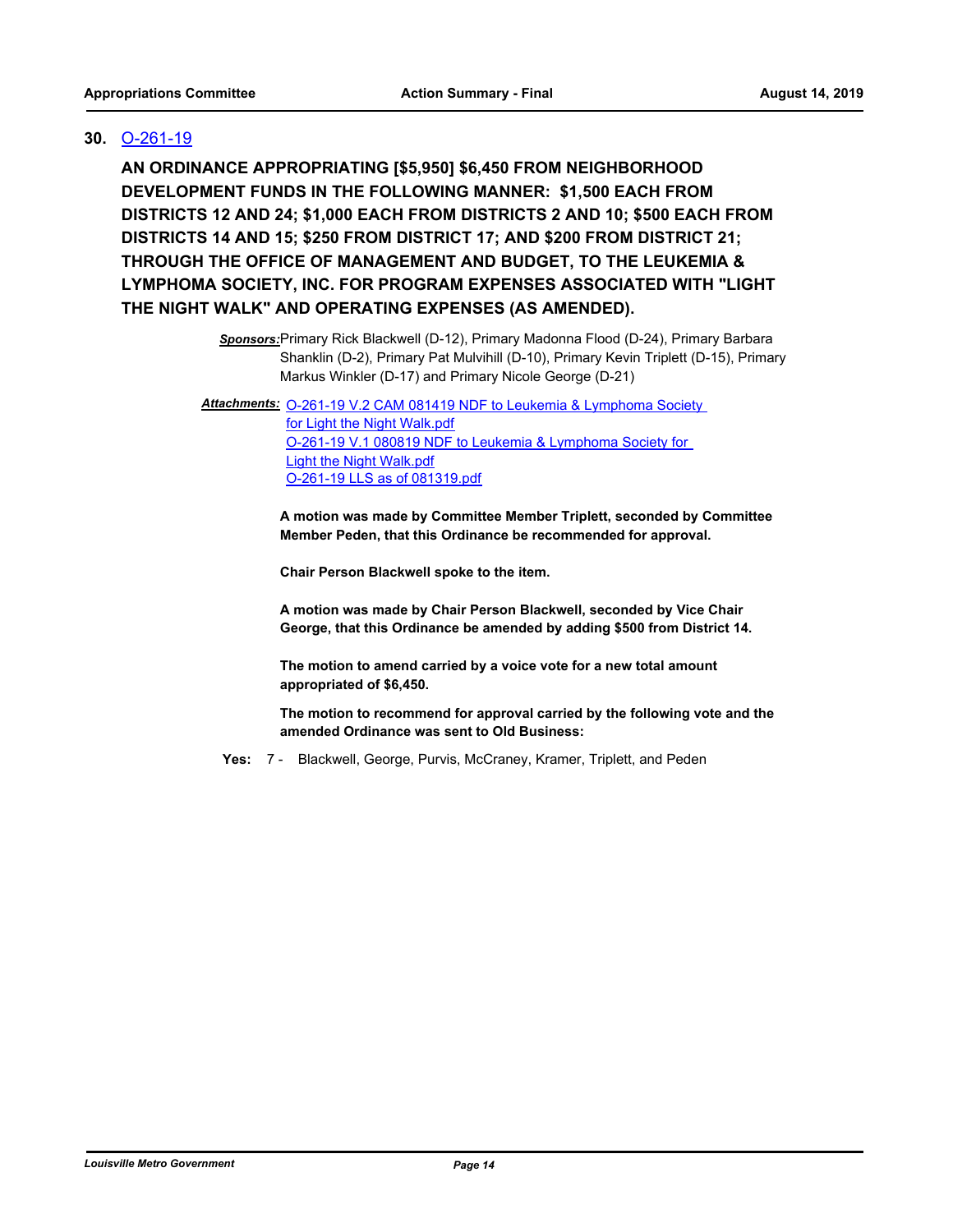### **31.** [O-262-19](http://louisville.legistar.com/gateway.aspx?m=l&id=/matter.aspx?key=50880)

**AN ORDINANCE APPROPRIATING A TOTAL OF \$19,750 FROM THE FOLLOWING DISTRICT NEIGHBORHOOD DEVELOPMENT FUNDS: \$3,125 EACH FROM DISTRICTS 12, 13, 14, 15, 21, AND 25; AND \$1,000 FROM DISTRICT 1; THROUGH THE OFFICE OF MANAGEMENT AND BUDGET, TO THE SOUTHWEST DREAM TEAM, INC., FOR THE SALARY OF AN EXECUTIVE DIRECTOR POSITION TO SERVE AS A LIAISON WITH LOUISVILLE FORWARD.**

> *Sponsors:*Primary Rick Blackwell (D-12), Primary Mark H. Fox (D-13), Primary Cindi Fowler (D-14), Primary Kevin Triplett (D-15), Primary Nicole George (D-21), Primary David Yates (D-25) and Primary Jessica Green (D-1)

#### Attachments: O-262-19 V.1 080819 NDF to Southwest Dream Team for Liaison with Louisville Forward.pdf [2019.08.01 SWDT Exec Director.pdf](http://louisville.legistar.com/gateway.aspx?M=F&ID=c9cc8f06-a8b1-4043-9fff-e4f24aa3bb8e.pdf)

**A motion was made by Committee Member Triplett, seconded by Vice Chair George, that this Ordinance be recommended for approval.**

**Chair Person Blackwell spoke to the item.**

**The motion carried by the following vote and the Ordinance was sent to the Consent Calendar:**

**Yes:** 7 - Blackwell, George, Purvis, McCraney, Kramer, Triplett, and Peden

### **32.** [O-238-19](http://louisville.legistar.com/gateway.aspx?m=l&id=/matter.aspx?key=50673)

**AN ORDINANCE APPROPRIATING \$36,250 FROM DISTRICT 23 NEIGHBORHOOD DEVELOPMENT FUNDS; THROUGH THE OFFICE OF MANAGEMENT AND BUDGET, TO ARBOR CREEK, SECTION 2 CONDOMINIUMS COUNCIL OF CO-OWNERS, INC. FOR PAVING ARBOR MANOR WAY, ARBOR BROOK LANE AND ARBOR FALLS DRIVE**

*Sponsors:*Primary James Peden (R-23)

Attachments: 0-238-19 V.1 072519 NDF \$36,250 D23 Arbor Creek Sect 2 Condominiums Council Paving .pdf [O-238-19 ACS2CCCO as of 081419.pdf](http://louisville.legistar.com/gateway.aspx?M=F&ID=6e233c86-6ec3-4213-b64e-8647777cedfd.pdf) [073119 HANDOUT - O-238-19 Maps.pdf](http://louisville.legistar.com/gateway.aspx?M=F&ID=388f884c-e929-4fef-b01d-407439703732.pdf)

> **A motion was made by Committee Member Peden, seconded by Committee Member Triplett, that this Ordinance be untabled. The motion carried without objection.**

**Committee Member Peden and David B. Wagner, Metro Council Clerk's Office, spoke to the item.**

**The motion to recommend for approval carried by the following vote and the Ordinance was sent to Old Business to allow discussion on the item:**